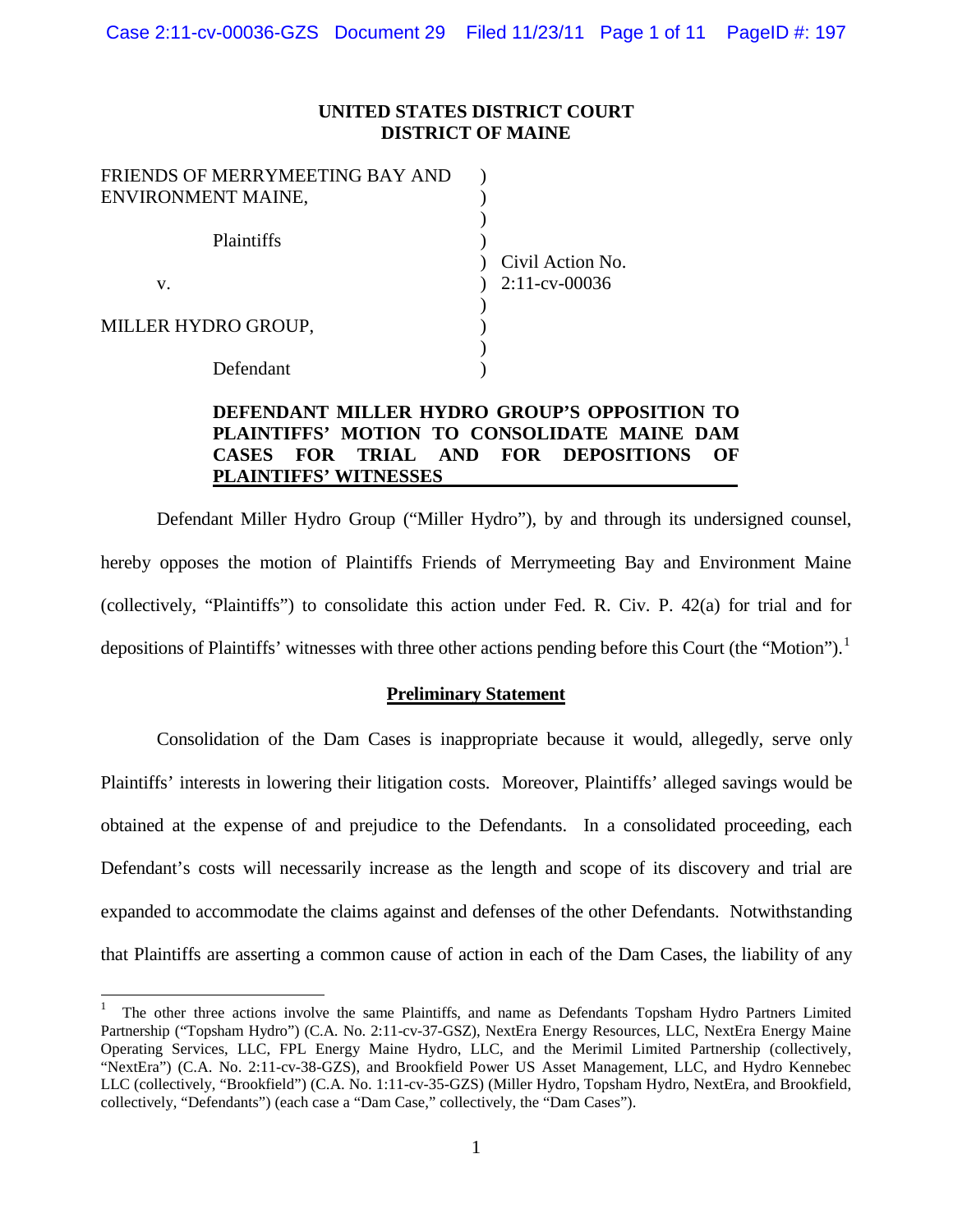#### Case 2:11-cv-00036-GZS Document 29 Filed 11/23/11 Page 2 of 11 PageID #: 198

Defendant and the appropriate remedy, if liability is found, will depend upon the presentation of evidence that is particular to that Defendant. Lumping all of that evidence together in a single, consolidated trial poses the risk that the defenses of one or more Defendants will be compromised by confusion of issues. Finally, given that Miller Hydro and Topsham Hydro are represented by the same counsel -- a decision that was made when Miller Hydro and Topsham Hydro were sued separately -- a consolidated trial poses the risk that irreconcilable conflicts of interest could arise in the event these parties disagree as to particular trial strategies or tactics. In short, the likely potential for delay, confusion, increased costs to the Defendants, as well as other factors, render consolidation unwarranted in these circumstances. Accordingly, the Motion should be denied.

#### **Factual Background**

The Dam Cases involve the same plaintiffs asserting a common statutory cause of action - under the Endangered Species Act ("ESA"), 16 U.S.C. § 1531, *et seq. --* against owners/operators of hydroelectric dams on Maine rivers that are alleged to kill or injure Atlantic Salmon. The commonality between the Dam Cases, however, ends there. In fact, the dissimilarities between the Dam Cases far outweigh their similarities.

Each of the Dam Cases involves different dams, which are owned and operated by different Defendants. Two of the Dam Cases involve dams located on the Androscoggin River (Miller Hydro and Topsham Hydro); one Dam Case involves a dam located on the Kennebec River (Brookfield); the other Dam Case involves one dam located on the Androscoggin River and three dams located on the Kennebec River (NextEra). Two of the Dam Cases (Brookfield and NextEra) assert a second statutory cause of action -- under the Clean Water Act ("CWA"), 33 U.S.C. §1341, *et seq*. -- and assert claims of injury to an additional fish species -- Shad -- that are not asserted in the other two Dam Cases. The Defendants in three of the Dam Cases (Miller Hydro, Topsham Hydro, and Brookfield) are participating in a different regulatory process than the other Defendant (NextEra).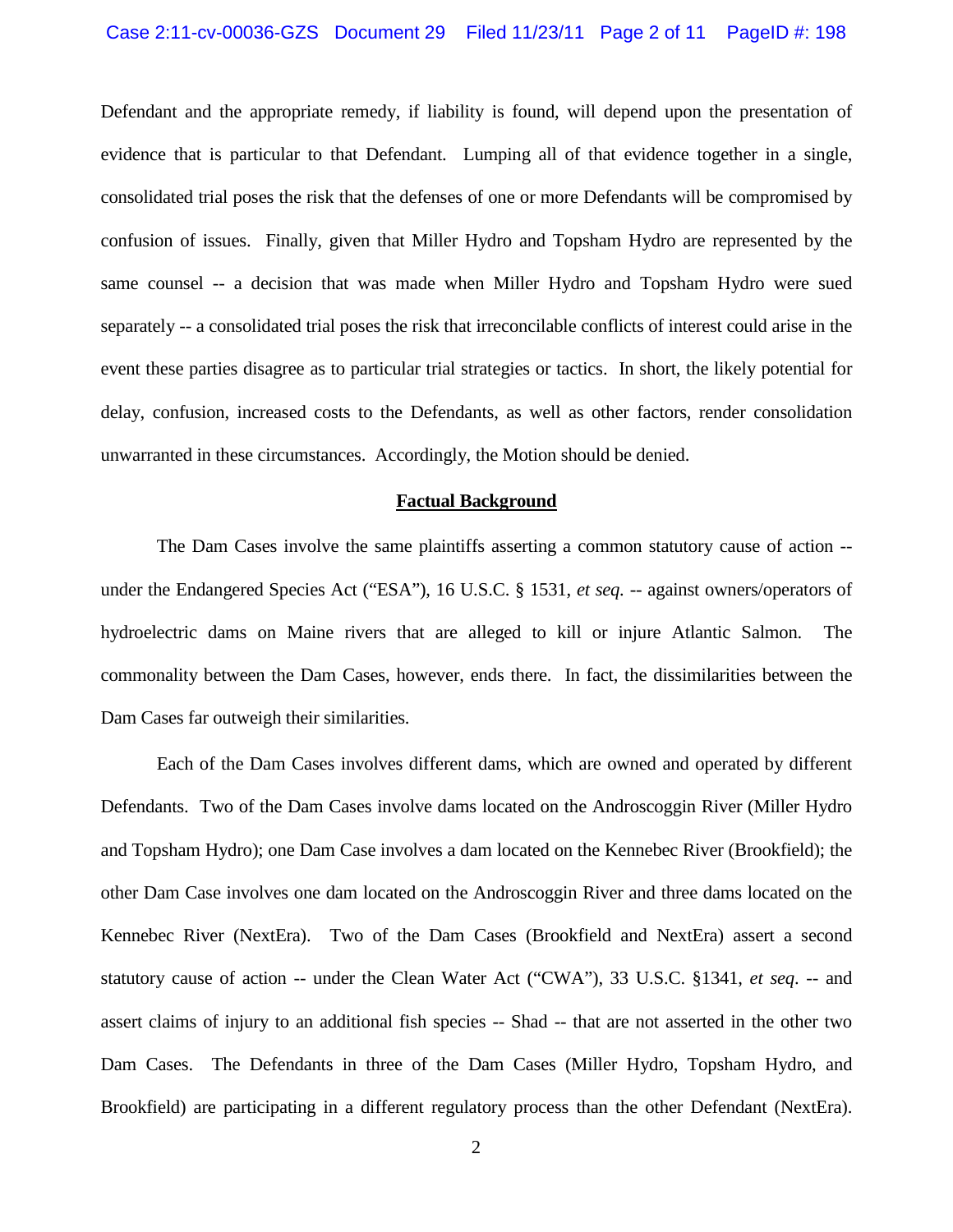Based on these differing regulatory pathways, Plaintiffs are seeking different injunctive relief as it pertains to future regulatory action: preparation of a Biological Assessment ("BA") pursuant to an application for an Incidental Take Statement ("ITS") by Miller Hydro, Topsham Hydro, and Brookfield; and an application for, and preparation of, an Incidental Take Permit ("ITP") by NextEra.

### **Argument**

#### **A. The Applicable Legal Standards**

Rule 42 of the Federal Rules of Civil Procedure provides, in pertinent part, that:

If actions before the court involve a common question of law or fact, the court may:

(1) join for hearing or trial any or all matters at issue in the actions;

- (2) consolidate the actions; or
- (3) issue any other orders to avoid unnecessary cost or delay.

Fed. R. Civ. P. 42(a).

The existence of "a common question of law or fact" is a necessary, but not sufficient, requirement for consolidation. *See Seguro de Servicio de Salud de Puerto Rico v. McAuto Sys. Group, Inc.*, 878 F.2d 5 (1<sup>st</sup> Cir. 1989) ("*Seguro de Servicio*") (common questions are but a "threshold requirement"). In other words, "[t]he mere existence of common issue does not require consolidation." *Liberty Lincoln Mercury, Inc. v. Ford Marketing Corp.*, 149 F.R.D. 65, 81 (D. N.J. 1993) ("*Liberty Lincoln*"). On the contrary, "consolidation is inappropriate if it would lead to inefficiency, inconvenience, or unfair prejudice." *Mudd v. Flagstaff Unified School Dist*., 2010 WL 1874547 \*1 (D. Ariz. May 6, 2010). Assuming the threshold commonality requirement is met, "the trial court has broad discretion in weighing the costs and benefits of consolidation to decide whether that procedure is appropriate." *Seguro de Servicio,* 878 F.2d at 5. The movant bears the burden of convincing the court that consolidation is warranted. *Transeastern Shipping Corp. v. India Supply*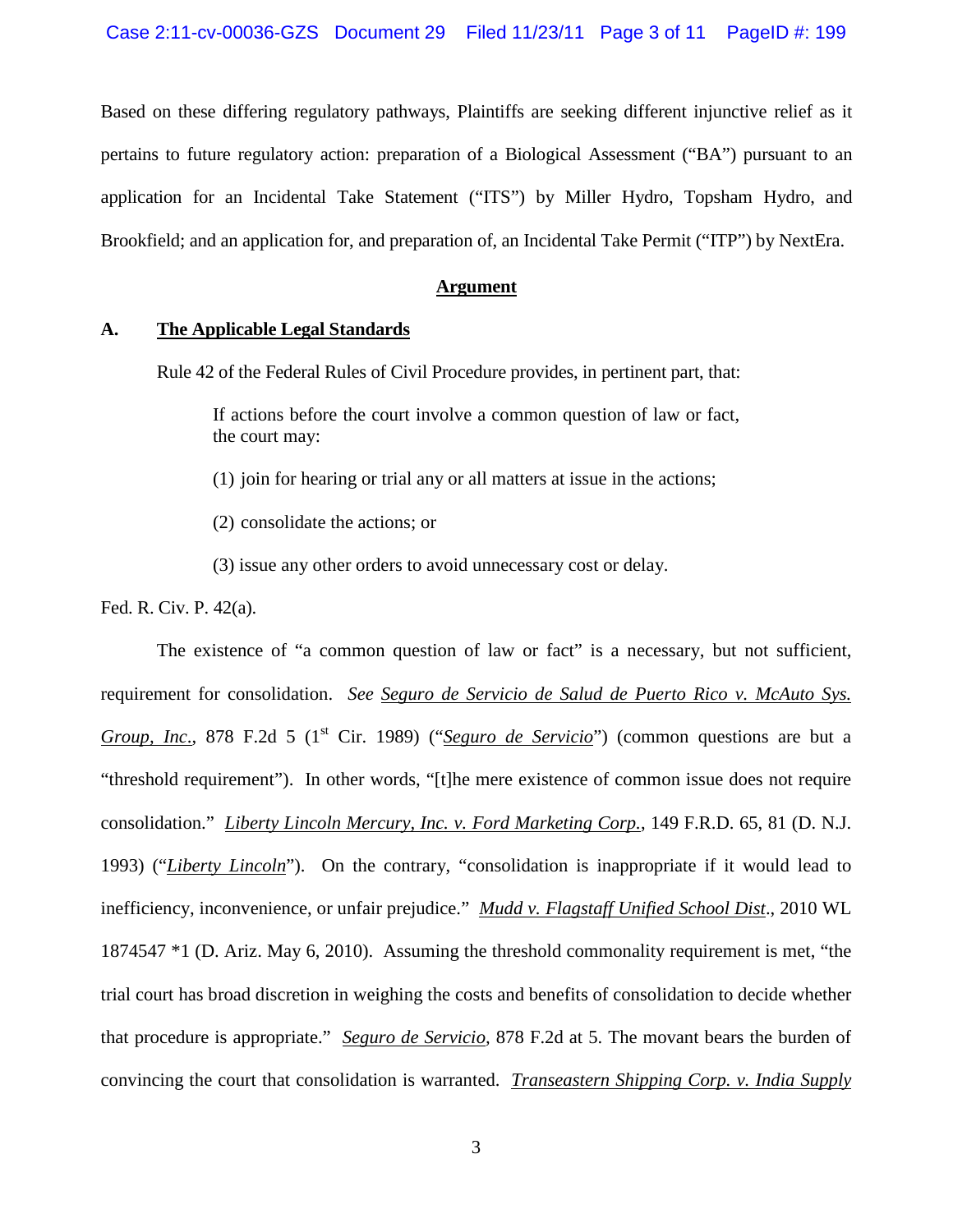### *Mission*, 53 F.R.D. 204, 206 (S.D.N.Y. 1971) ("*Transeastern Shipping*").

Courts appropriately order consolidation of actions asserting similar claims that arise out of the same transaction or occurrence. For example, courts have ordered consolidation of actions asserting identical federal securities fraud claims involving the same allegedly false statements. *See, e.g., Xianglin Shi v. Sina Corp.*, 2005 WL 1561438 \*1 (S.D.N.Y. Jul. 1, 2005) (consolidation appropriate where "each of the actions involves the same allegedly false and misleading statements by defendants and the same alleged violations of the Securities and Exchange Act of 1934"); *Constance Sczesny Trust v. KPMG LLP*, 223 F.R.D. 319, 322 (S.D.N.Y 2004) (consolidation appropriate where "the gravamen of the complaints in each of the related actions is the same allegedly fraudulent accounting treatment of certain tax credits and expenses in Polaroid's public securities filings issued in the spring of 2001.") Other scenarios that courts sometimes find suitable for consolidation involve multiple actions by persons injured in a single accident. *See, e.g., Ressler v. [Boeing Co](http://elibraries.westlaw.com/find/default.wl?docname=CIK(0000012927+LE10219550)&rp=%2ffind%2fdefault.wl&sv=Split&utid=2&rs=EW1.0&db=CO-LPAGE&findtype=l&fn=_top&mt=TabTemplate1&vr=2.0&spa=bernshur-5001).,* 2011 WL 5037193 (D. Colo. Oct. 24, 2011) (airline crash); *Ikerd v. Lapworth*, 435 F.2d 197, 204 (7<sup>th</sup> Cir. 1970) ("*Ikerd*") (automobile crash). The decision to consolidate these types of actions is founded on the rationale that "considerations of judicial economy strongly favor simultaneous resolution of *all claims growing out of one event….*" *Ikerd* 435 F.2d at 204 (emphasis added).

On the other hand, even where there is an overlap of parties and theories of liability, courts do not hesitate to refuse consolidation where the claims in the separate cases arise out of different sets of operative facts. In that regard, *Liberty Lincoln* is instructive. *Liberty Lincoln* involved a request to consolidate separate actions brought by two Lincoln Mercury dealers, asserting identical claims under the New Jersey Franchise Practices Act, against their common franchisor, Ford Motor Company. 149 F.R.D. at 81. The plaintiffs sought consolidation on the basis that the cases raised identical questions of law and fact. Specifically, the plaintiffs argued that: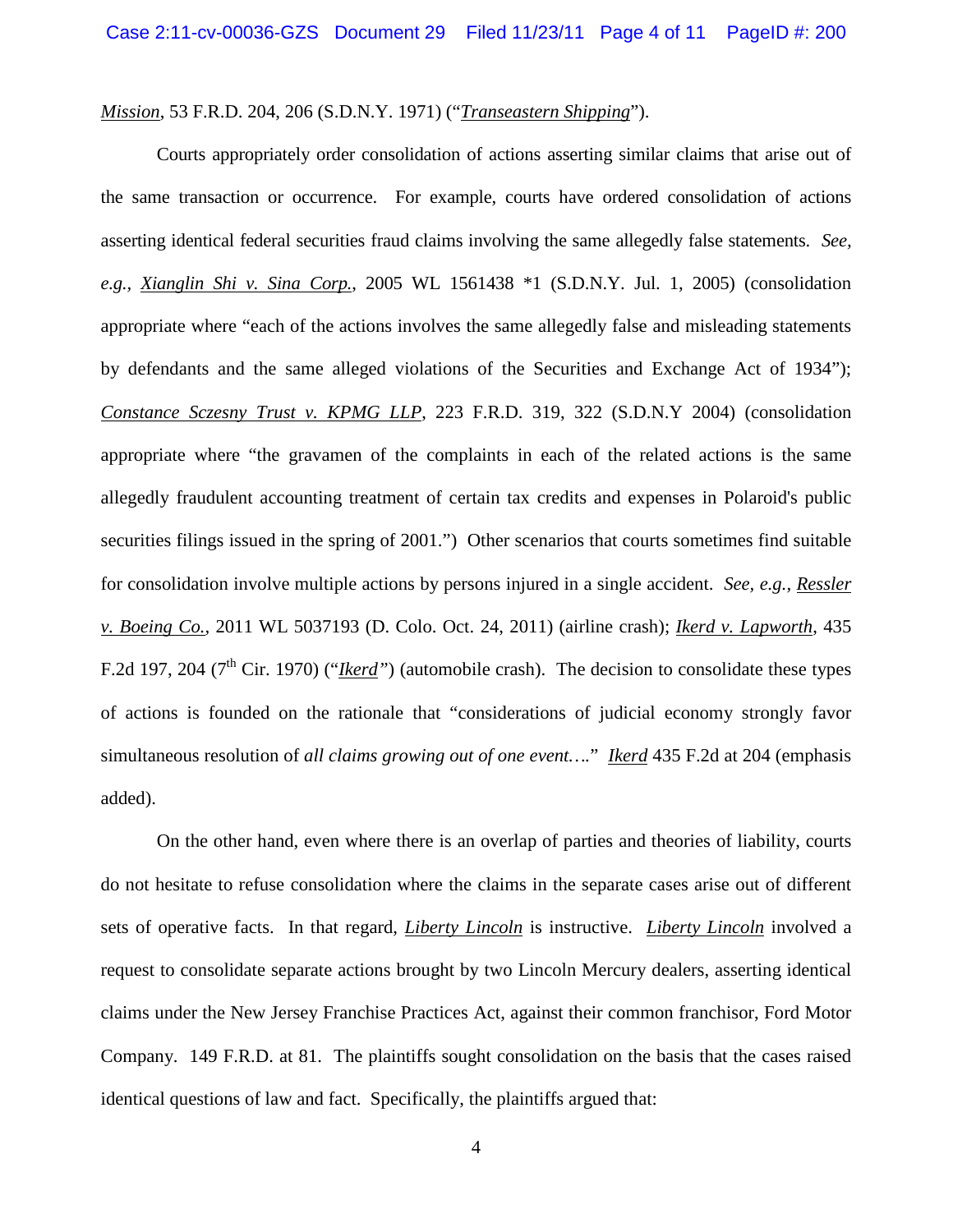Ford's policies concerning parts warranty reimbursement are uniform and do not vary from dealer to dealer. In both instances, the parties' claim is premised in [N.J.S.A. 56:10–15](http://elibraries.westlaw.com/find/default.wl?tc=-1&sp=bernshur-5001&docname=NJST56%3a10-15&rp=%2ffind%2fdefault.wl&sv=Split&rs=EW1.0&db=1000045&tf=-1&findtype=L&fn=_top&vr=2.0&pbc=817309AD&ordoc=1993121234) and they each seek, amongst other things, a judgment declaring that the parts warranty reimbursement policy established by [Ford] is a violation of the [Franchise Practices] Act. In both instances, the parties further seek the recovery of compensatory and other damages, which although they vary from dealer to dealer, would be calculated similarly.

*Id.*

The court rejected these arguments and denied the plaintiffs' motion for consolidation on the

grounds that the claims in the different cases required "disparate factual analyses and sources of

proof." 149 F.R.D. at 81. Specifically, the court reasoned that:

…a determination of whether Ford and its warranty reimbursement policy violate [N.J.S.A. § 56:10–15](http://elibraries.westlaw.com/find/default.wl?tc=-1&docname=NJST56%3a10-15&rp=%2ffind%2fdefault.wl&sv=Split&utid=2&rs=EW1.0&db=1000045&tf=-1&findtype=L&fn=_top&mt=TabTemplate1&vr=2.0&spa=bernshur-5001&pbc=E81B80E1&ordoc=1993121234) can only be determined after each Dealer has submitted detailed proof, for each part, concerning its individual pricing practices and the other necessary issues already discussed.

Given the disparate factual analyses and sources of proof required by the claims in the *Warnock* Action and the *Liberty* Action, consolidation is not appropriate. (Footnote omitted). Given that Liberty Lincoln alone performed over 6,000 warranty repairs in 1992, and each part replacement would require individual analysis, consolidation would not promote judicial economy and would result in delay and in confusion of the relevant factual issues in each case. (Citations omitted).

*Id.* at 81-82.

*Liberty Lincoln* bears a striking similarity to the circumstances presented by Plaintiffs'

Motion. There, as here, the plaintiffs argued that consolidation was proper based on a common cause of action directed at similar business conduct. The court, however, was not persuaded by these superficial similarities, and instead determined that the salient inquiry was whether each case would require "disparate factual analyses and sources of proof." *Id.* at 82.

# **B. Consolidation Of The Dam Cases Is Inappropriate Because Resolution Of The Claims Requires Disparate Factual Analyses And Sources Of Proof**

Plaintiffs point to the following similarities among the Dam Cases, which they contend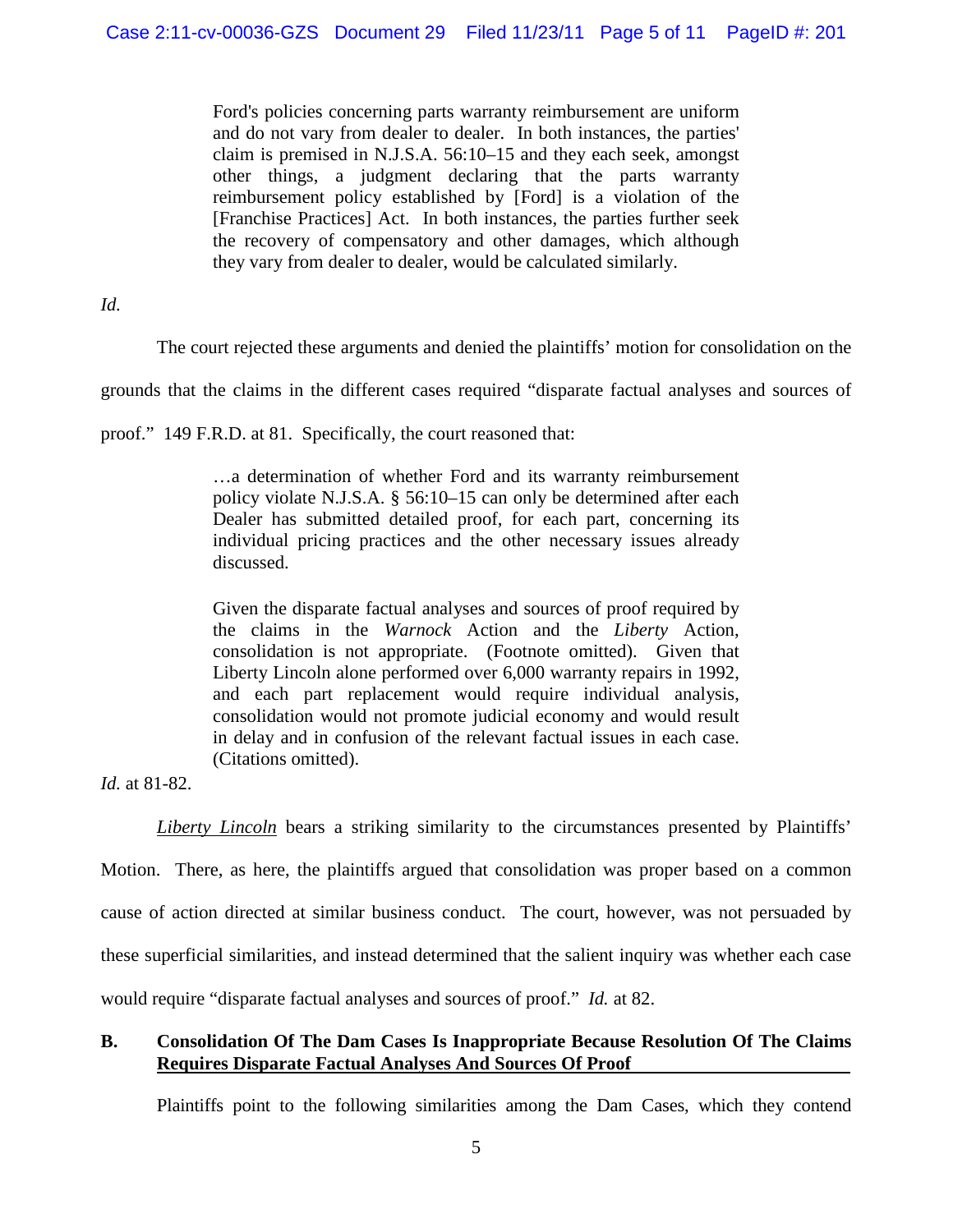support consolidation: (i) each case asserts a claim of alleged "taking" of Atlantic Salmon under the ESA; (ii) all Defendants are owners and operators of hydroelectric dams on one or more adjacent rivers; (iii) the Defendants' defenses "are virtually the same"; and (iv) in the event liability is found, the Court will need to consider common questions in fashioning relief. *See* Motion at pp. 3-5. However, the dissimilarities between the Dam Cases far outnumber and outweigh their similarities. Those dissimilarities are summarized in the following table:

|                                                               | <b>TOPSHAM</b><br><b>HYDRO</b> | <b>MILLER HYDRO</b> | <b>NEXTERA</b>                                    | <b>BROOKFIELD</b> |
|---------------------------------------------------------------|--------------------------------|---------------------|---------------------------------------------------|-------------------|
| $Cause(s)$ Of<br><b>Action Asserted</b>                       | <b>ESA</b>                     | <b>ESA</b>          | ESA and CWA                                       | ESA and CWA       |
| <b>River(s)</b> At Issue                                      | Androscoggin                   | Androscoggin        | Androscoggin and<br>Kennebec                      | Kennebec          |
| Dam(s)<br><b>Operations at</b><br><b>Issue</b>                | Pejepscot                      | Worumbo             | Weston, Shawmut,<br>Lockwood,<br><b>Brunswick</b> | Hydro Kennebec    |
| <b>Fish Population(s)</b><br><b>At Issue</b>                  | <b>Salmon</b>                  | Salmon              | Salmon and Shad                                   | Salmon and Shad   |
| <b>Underlying</b><br><b>Agency Process</b><br><b>Involved</b> | ESA $§7 - ITS$                 | ESA §7 - ITS        | ESA $§10 - ITP$                                   | ESA §7 - ITS      |
| <b>Injunctive Relief</b><br><b>Requested</b>                  | Prepare a BA                   | Prepare a BA        | Apply for an ITP                                  | Prepare a BA      |

This lack of commonality among the facts and issues involved in resolution of the Dam Cases augers against consolidation.

Plaintiffs also contend that "[a] great deal of evidence to be presented at trial in each of the Dam Cases will be the same." Motion at p. 5. Yet, Plaintiffs identify only a handful of government documents that they contend will be presented in each Dam Case: the listing of the salmon population, the designation of the critical habitat for the species, official salmon return statistics, salmon species fact sheets, and "other government documents". *Id.* at pp. 5-6. Plaintiffs make no attempt to explain how presenting this limited universe of documents in individual trials of the Dam Cases would involve significant time or expense. Plaintiffs further claim that they "anticipate" making use of the same expert witnesses in the Dam Cases, then leap to the unsupported conclusion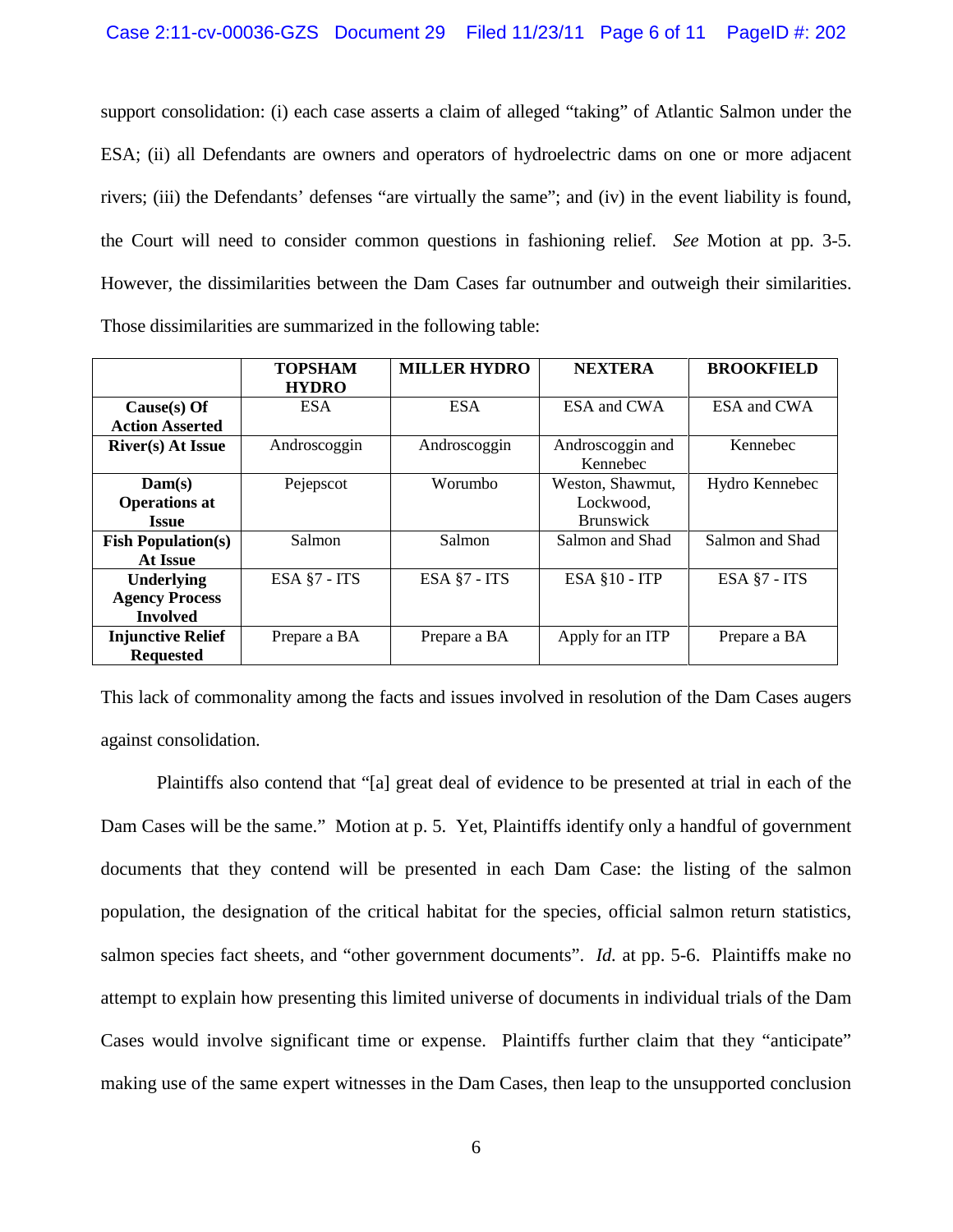that "it will be difficult to schedule their appearances at four different trials." *Id.* at p. 6. These speculative assertions deserve little weight in the Court's analysis. *Accord Transeastern Shipping*, 53 F.R.D. at 206 ("The burden is on the movant to convince the court that there should be consolidation.")

The crux of both discovery and trial in each Dam Case will be whether the unique features of that Defendant's dam operations, at that particular location on that particular river, kill or otherwise harm the Atlantic Salmon population. Each dam presents different river features that affect fish passage, different means of providing upstream and downstream fish passage, different means of preventing harm to fish moving downstream, and different turbines. These, and an unknown number of other, pertinent facts, the inferences to be drawn from them, their application to the requirements of the ESA, and the appropriate relief available for Plaintiffs, if any, will be different in each Dam Case. Of course, only the Brookfield and NextEra Dam Cases involve CWA claims, and the issues and proof concerning those claims have no relevance to the Miller Hydro and Topsham Hydro Dam Cases.

Plaintiffs' arguments in favor of consolidating the Dam Cases echo those made by the car dealers in *Liberty Lincoln*. Plaintiffs point to the identity of parties, the identity of claims, and the identity of business practices at issue. Those similarities did not support consolidation in *Liberty Lincoln*; neither should they here. Indeed, the Dam Cases present even more dissimilarities than the two actions sought to be consolidated in *Liberty Lincoln*, including different defendants, more disparate factual scenarios, different causes of action, and different requests for relief. These differences provide additional grounds for refusing consolidation than were present in *Liberty Lincoln*. Finally -- and most importantly -- the determination each Defendant's liability in the Dam Cases will be based on detailed proof that is particular to that Defendant's business operations.

This is not an instance where consolidation would eliminate the need to conduct what would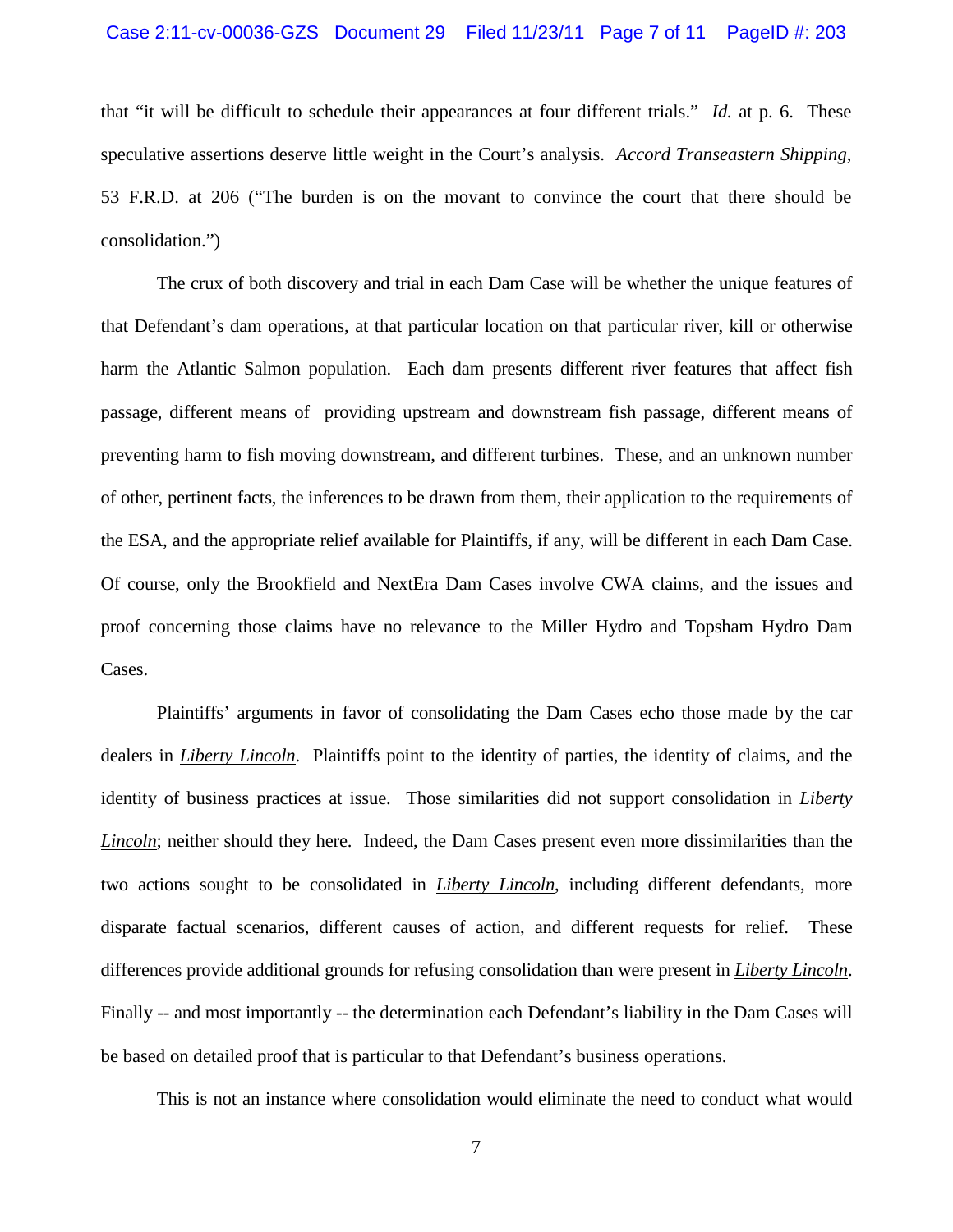essentially be the same trial four times. Rather, it is an instance in which consolidation would require four cases that turn on disparate facts to be tried together. This Court should find, as did the court in *Liberty Lincoln*, that the disparate factual analyses and sources of proof required by the claims asserted in the Dam Cases render consolidation inappropriate. *Liberty Lincoln*, 149 F.R.D. at 81-82.

## **C. Consolidation Of The Dam Cases Is Inappropriate Because It Would Cause Prejudice To Miller Hydro**

Consolidation is inappropriate if it would result in prejudice to one or more parties. *Seguro de Servicio*, 878 F.2d at 8. Consolidation of the Dam Cases risks prejudicing Miller Hydro in three distinct ways. First, it would significantly increase Miller Hydro's expenses by expanding the scope of discovery and trial. Second, it is likely to lead to confusion of issues and proof, which could lead to an erroneous finding of liability and or imposition of unwarranted relief. Third, it could result in creation of an intractable conflict for Miller Hydro's counsel, which is also acting as counsel for Topsham Hydro in the Dam Cases.

Forcing Miller Hydro to participate in consolidated discovery along with the other Defendants will increase in Miller Hydro's litigation burden and expense. Consolidating the depositions of Plaintiffs' witnesses would force Miller Hydro to have to sit through hours of irrelevant testimony concerning the other Dam Cases. Consolidated depositions actually could lead to greater inefficiencies than separate depositions would entail. For example, coordinating the schedules of all counsel and witnesses may require that depositions span non-consecutive days. Additionally, the parties in three of the Dam Cases -- Miller Hydro, Topsham Hydro, and Brookfield -- have entered into Confidentiality Agreements/Protective Orders.<sup>[2](#page-7-0)</sup> It is highly likely that documents designated as "confidential" will be used at the depositions of Plaintiffs' witnesses. In those circumstances, consolidated depositions would inevitably spawn issues concerning confidentiality and the scope

<span id="page-7-0"></span> $2$  Miller Hydro understands that NextEra and Plaintiffs will enter in to a Confidentiality Agreement/Protective Order, as well.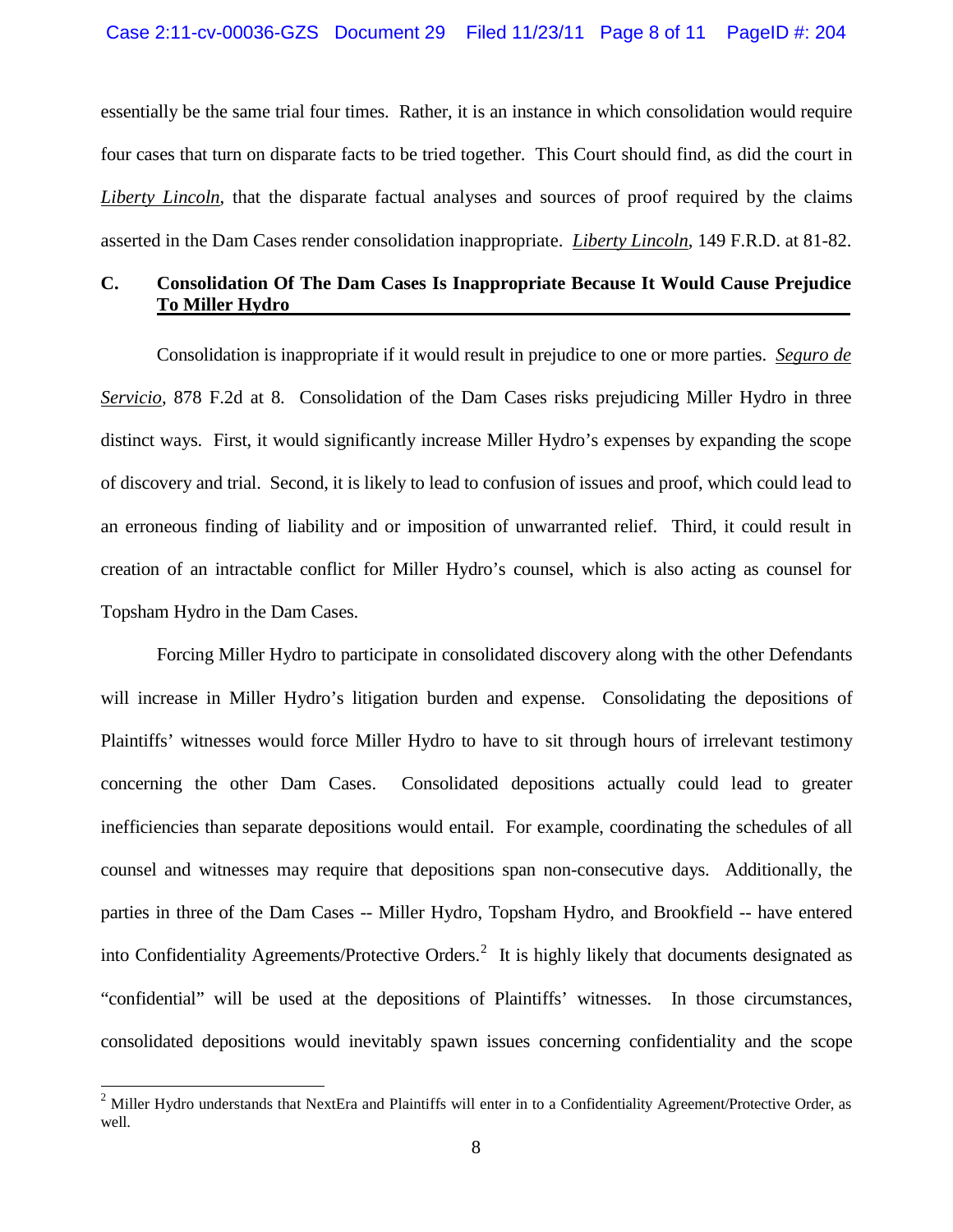### Case 2:11-cv-00036-GZS Document 29 Filed 11/23/11 Page 9 of 11 PageID #: 205

and/or breach of a Confidentiality Agreement/Protective Order. In addition to costing additional time and money to settle, resolution of those issues would likely cause disruptions to, and postponements of, scheduled depositions. None of those concerns would exist if consolidation were refused.

Forcing Miller Hydro to participate in a consolidated trial along with the other Defendants will further -- and significantly -- increase in Miller Hydro's litigation burden and expense. Instead of a trial involving one dam and a single ESA cause of action, a consolidated trial will involve documents, testimony, expert opinions, arguments, motions, *etc.* regarding six other dam operations and include claims under the CWA. Apart from increased attorneys' fees and costs, the expanded scope of trial in the event the Dam Cases are consolidated will place an increased burden on Miller Hydro's personnel and witnesses who will participate in the trial. These additional burdens and expense constitute prejudice to Miller Hydro that counsels against consolidation. *See* 9A WRIGHT & MILLER, FEDERAL PRACTICE AND PROCEDURE: CIVIL 3d §2383, pp. 48-49 (2008) (citations omitted).

Consolidating the Dam Cases also increases the probability that a Defendant's overall case and/or particular positions will be misunderstood, misapplied, or confused. The number of exhibits, witnesses, issues, arguments of counsel, motions, *etc.* could expand fourfold or more in a consolidated proceeding. It follows naturally that increasing the complexity and scope of a trial, even in the best of circumstances, correspondingly increases the chance that the strategy and/or tactics of one or more parties will be diluted or misunderstood by the Court. Such confusion constitutes further grounds to deny consolidation. *See* 9A WRIGHT & MILLER, FEDERAL PRACTICE AND PROCEDURE: CIVIL 3d §2383, pp. 41-43 (2008) (citations omitted).

 The fact that Miller Hydro and Topsham Hydro are represented by the same counsel presents another, unique potential for prejudice in the event their cases are consolidated for trial. In a consolidated trial, issues could arise which call for strategic or tactical decisions on which Miller Hydro and Topsham Hydro do not agree. In those circumstances, one or the other party may be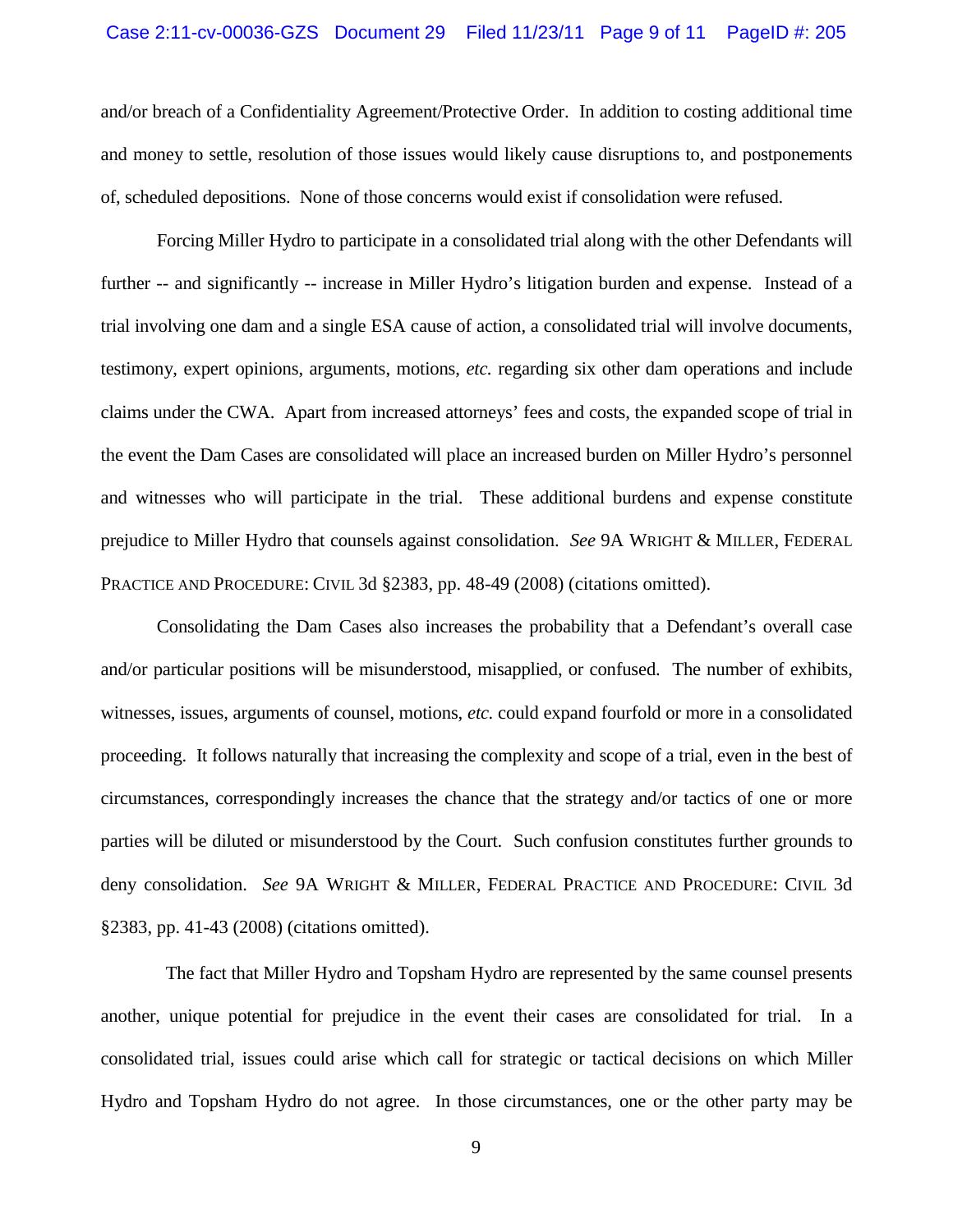### Case 2:11-cv-00036-GZS Document 29 Filed 11/23/11 Page 10 of 11 PageID #: 206

convinced by the other party, reluctantly, to change its position. That outcome involves one party pursuing a course of conduct that it would not have pursued had its case been tried separately. A consolidated trial of the Dam Cases could also present a situation that calls for decisions on which Miller Hydro and Topsham Hydro cannot agree. In that case, the parties' counsel would be placed in an irreconcilable conflict, calling for their withdrawal, perhaps even in the middle of a trial. That outcome would involve substantial prejudice to both Miller Hydro and Topsham Hydro. Neither of these potential scenarios was present ten months ago, when Miller Hydro and Topsham Hydro chose to retain the same counsel in cases that were brought as separate actions. And, of course, neither scenario would occur if the Court refused to consolidate the Dam Cases.

### **Conclusion**

For all of the foregoing reasons, Defendant Miller Hydro Group respectfully requests that the Court deny the Motion for consolidation of the Dam Cases filed by Plaintiffs Friends of Merrymeeting Bay and Environment Maine.

Dated: November 23, 2011 Respectfully submitted,

/s/ Paul McDonald Paul McDonald Theodore Small Bernstein Shur 100 Middle Street; PO Box 9729 Portland, ME 04104-5029 207-774-1200

Attorneys for Defendant Miller Hydro Group